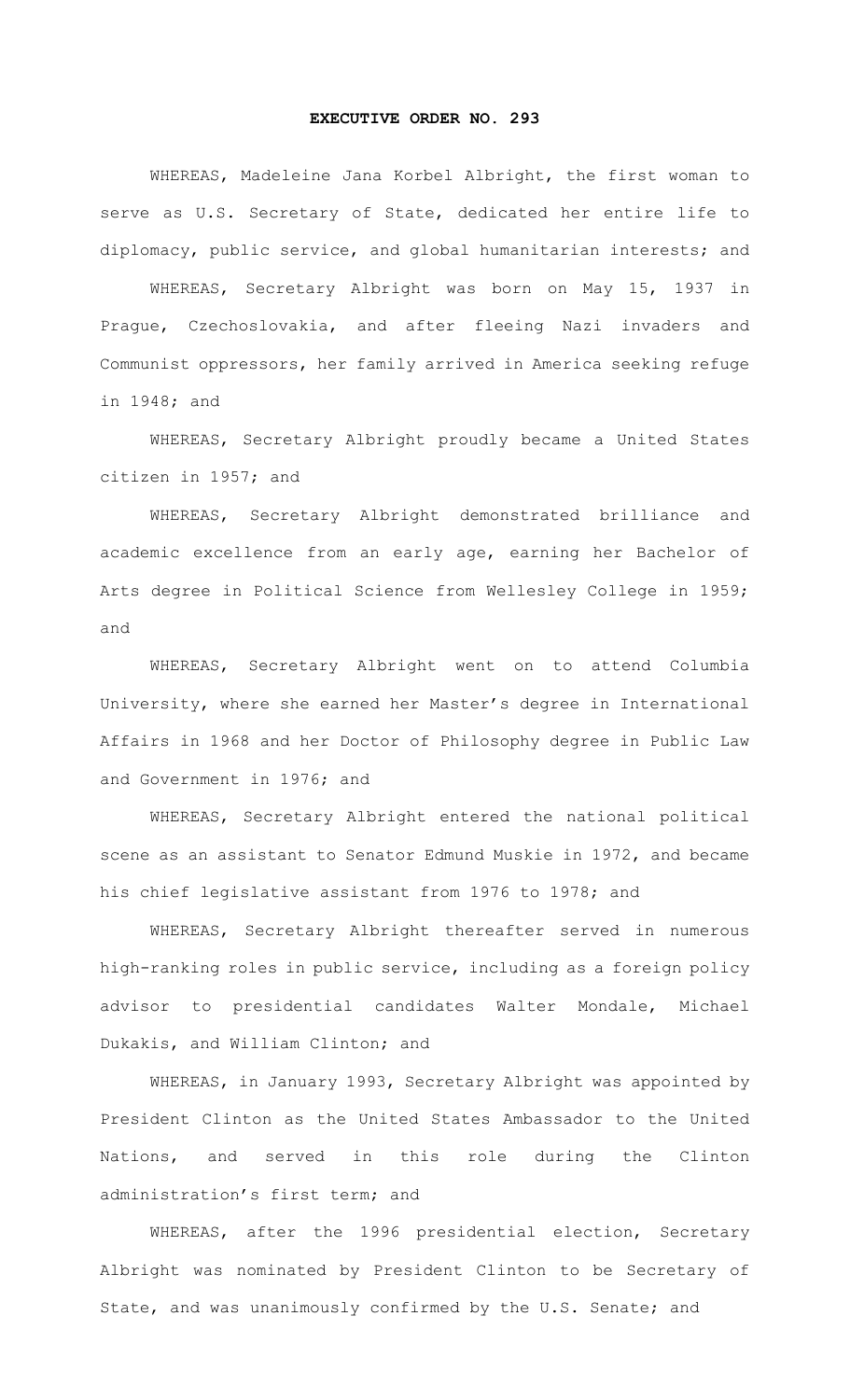WHEREAS, when Secretary Albright was sworn in as Secretary of State in January 1997, she became the first woman to serve in this post in our nation's history and the highest ranking woman in the history of U.S. government up to that point; and

WHEREAS, Secretary Albright successfully promoted the expansion of the North Atlantic Treaty Organization ("NATO") into Eastern Europe, and the non-proliferation of nuclear weapons; and

WHEREAS, Secretary Albright played a critical role in the global expansion of free-market democratization and the progress made to fight climate change under the Kyoto Protocol; and

WHEREAS, Secretary Albright was a key figure in NATO's military action in Kosovo to protect ethnic Albanians from atrocities; and

WHEREAS, Secretary Albright was a director of the Council on Foreign Relations and a professor at Georgetown University for many years after leaving public office; and

WHEREAS, in 2012, President Barack Obama awarded Secretary Albright the Presidential Medal of Freedom for her lifetime of service; and

WHEREAS, Secretary Albright remained a champion of democracy and human rights each and every day of her life; and

WHEREAS, Secretary Albright's integrity, decency, and optimism represented the best of America and will sorely be missed in our public life; and

WHEREAS, it is with a heavy heart that we mourn the passing of Secretary Albright, and extend our deepest of sympathies to her daughters, Alice, Anne, and Katie, their entire family, and Secretary Albright's many friends and colleagues; and

WHEREAS, it is proper that we recognize the unparalleled life and enduring legacy of Secretary Albright, and mark her passing;

2